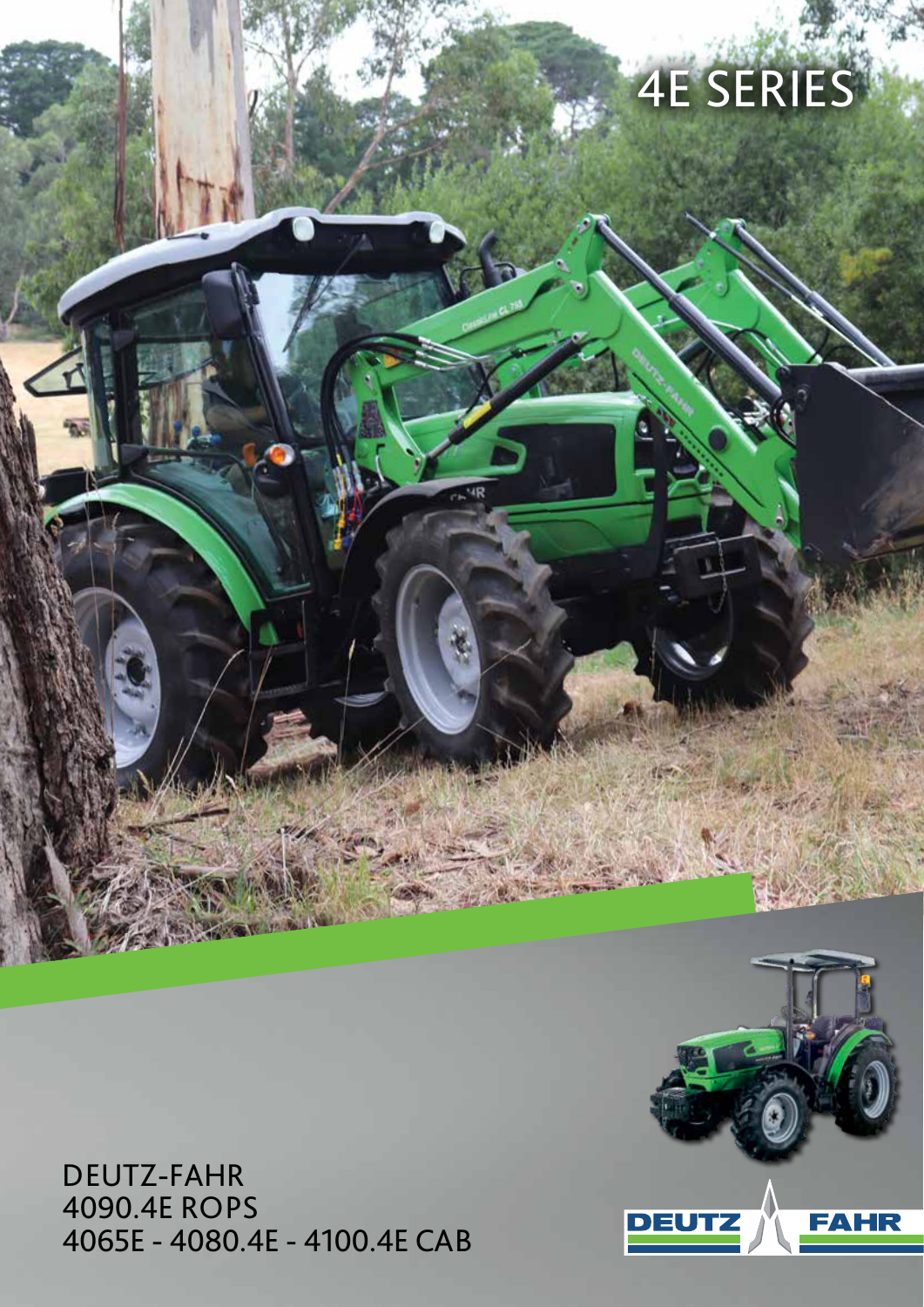

## **4E SERIES** Designed to simplify your farming life.

The 4E series developed by Deutz-Fahr gives you a tractor with plenty of versatility to meet demands of day to day farming. Four models are available within a horsepower range of 62 to 95 with a choice of either a ROPS or cabin version.

The cabin tractor gives you the creature comforts like that of your car with climate controlled air conditioning, ergonomic position of controls and unmatched visibility. For those who don't want to be in an enclosed space a ROPS version is available with all the same features of the cabin without the glass and the air conditioning.

All 4E series tractors are equipped with a forward/reverse shuttle synchronised transmission which is a must when doing loader work as you can move quickly from forward and reverse gears. Tractor speeds range from a low 240 m/hr to 40 km/h with nine working gears between 5-20km/h. Other standard features are four wheel wet disc brakes, EASYLIFT push button three point linkage and a three speed PTO (540/750/ground speed).



#### **SAFETY** FOUR WHEEL WET DISC BRAKES

All 4E Series tractors are fitted with four wheel wet disc brakes as a standard. This systems works with wet disc brakes fitted not only on rear axle but the front axle resulting in all four individual wheels having braking power.

With braking power distributed through all four wheels you have a very safe and stable tractor.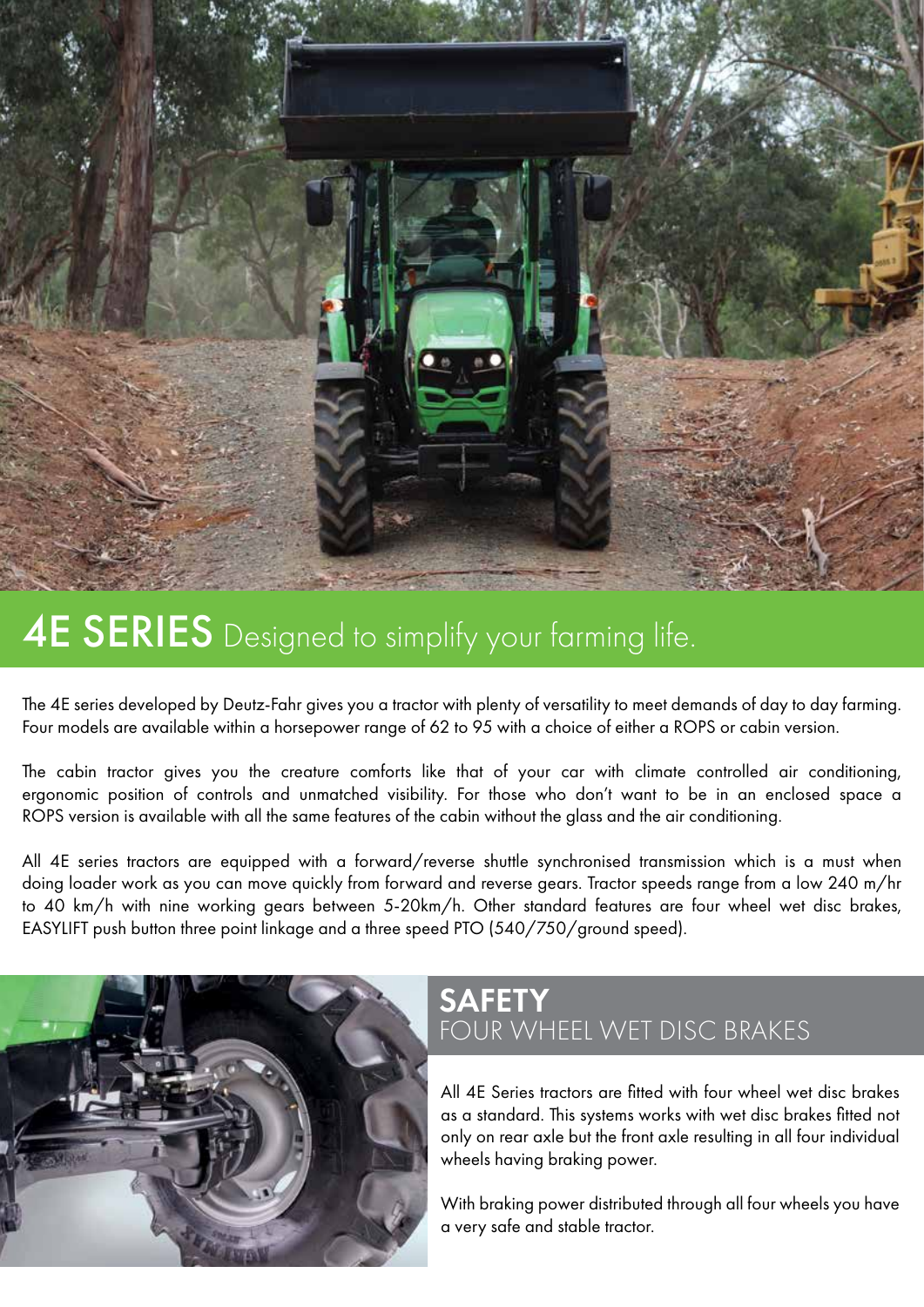### OPERATOR STATION

When you change from a cabin version to a ROPS version, it is more than likely the design and layout of the whole tractor will change. This is not the case for the 4E series. When you go to the ROPS version the features and layout are same layout as the cabin without the glass and air-conditioning system fitted. Both cab and ROPS versions give the operator comfort and ergonomics with both possessing a ISO mounted flat platform, tiltable and adjustable steering column, gear levers mounted in the right positing and visibility second to none.







FRONT END LOADER

- Quick detach level lift German built loader
- Euro quick change implement hitch
- Joystick control with cables
- Third function enabling hydraulic flow at front – i.e. 4in I bucket
- High lift capacity due to heavy duty front axle design on tractor



- Choice of a 3 cylinder turbocharged 62hp engine (4065E) or 80, 85, 95hp 4 cylinder turbocharged intercooled engine (4080.4E, 4090.4E & 4100.4E)
- BOSCH Individual injector pumps giving exact fuel delivery to each cylinder resulting in low fuel consumption
- Engine speed programming cruise control where you can set your engine rpm (4080.4E, 4090.4E & 4100.4E only)
- Easy to maintain and service with one piece hood design



- Forward/reverse synchronised shuttle on steering column
- 30/15 gears with mechanical splitter
- Speeds from 240 m/hr to 40km/h
- 540/750 Speed PTO running in 750 achieves PTO speed at lower engine rpm reducing fuel consumption and noise